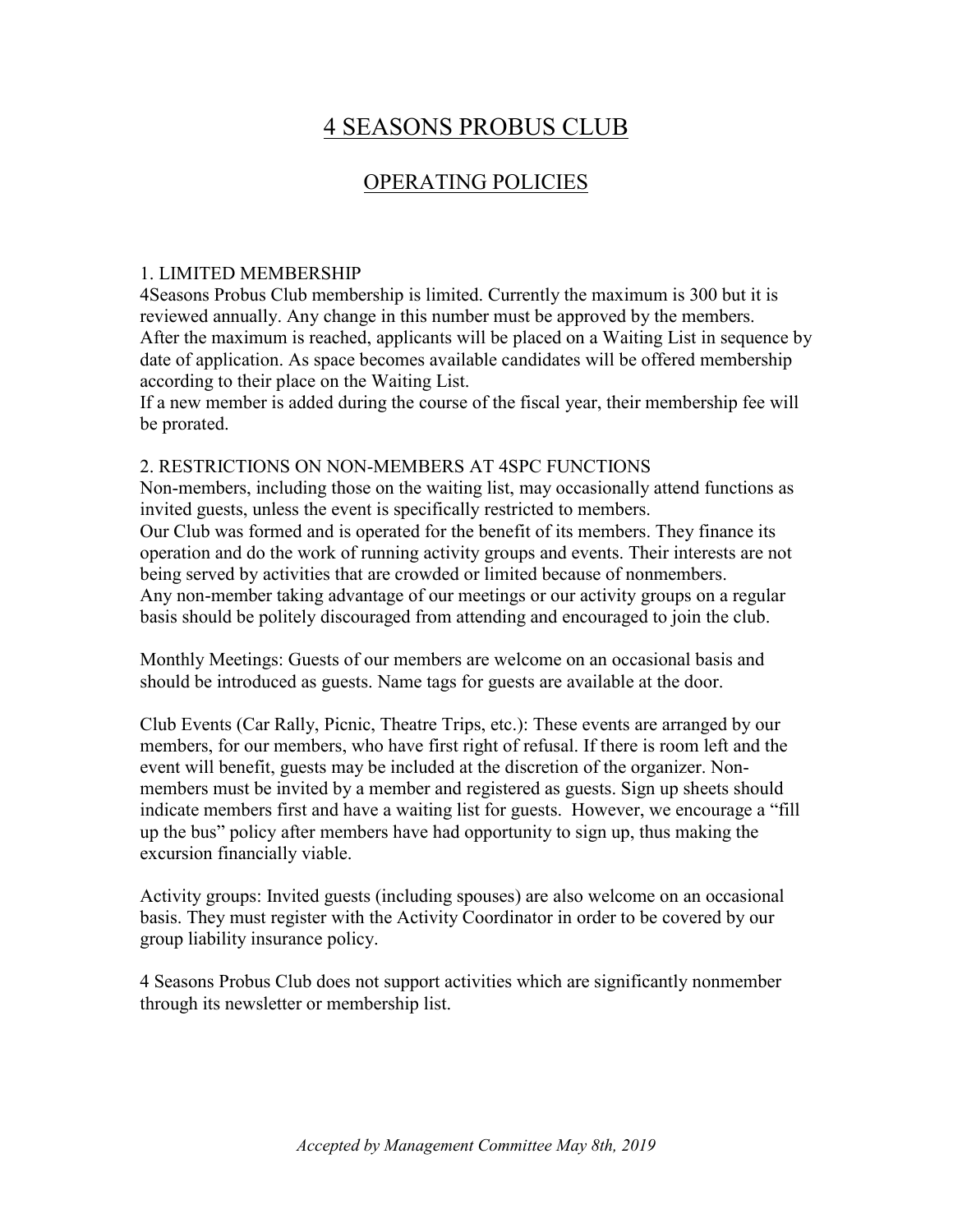#### 3. SANCTIONED ACTIVITIES

The key consideration for activities is whether or not they contravene the constitution of the Club. Our club is one of hundreds of PROBUS Clubs in Canada. The constitution under which all these clubs were formed states that we are a social club – non-political, non-sectarian, non-commercial and non-fundraising.

Our non-commercial status means that no member may use club membership lists, web site, newsletter, meetings, events or facilities to solicit business unless requested by the club.

If the activity contravenes our constitution, 4 Seasons Probus Club cannot support it through its meetings, or newsletter. PROBUS *Liability Insurance will not cover activities unless they are organized and operated with full knowledge and approval of the Management Committee.*

#### 4. COMMUNITY ANNOUNCEMENTS, TICKET SALES

Because of the number of community and commercial organizations asking to market to our membership, announcements at meetings are made only through the Vice-President who should be contacted by the Sunday before the monthly meeting. A table is provided at those meetings for brochures, ads etc.

*Ticket sales for non-PROBUS events must have the approval of the Management Committe and may be accepted if deemed appropriate and beneficial to the Club. IE a fill the bus trip to the AGO organized by an outside art gallery.*

#### 5. FINANCING OF ACTIVITIES

As a rule, Event prices will be set to break even. For whole Club events, expenses are budgeted and participants charged accordingly.

If the Event is subsidized by the club and guests are permitted, guests will not receive the subsidy. Payment should be made by cheque, made out to 4 Seasons Probus Club - NO CASH PLEASE. The treasurer provides banking services for cheques received and payment from those funds for invoices approved by the Social/Activity Convenor.

Activity group finances are separate from Club finances and every group is expected to finance its own activities and manage the funds. However, the treasurer will hold collected funds for activity groups that experience the need to get into contractual agreements with businesses outside of the club. For example, situations requiring the rental of facilities or transportation for large groups (bus company). In these cases, payment should be by cheque made out to 4 Seasons Probus Club - rather than by cash. The treasurer would provide payment for invoices approved by the activity group coordinator.

Any two of the President, Vice-President, Secretary or Treasurer are authorized to sign contracts which are binding on the 4 Seasons Probus Club when sanctioned by the Management Committee. If necessary, it is possible for the Management Committee to delegate that authority to an individual.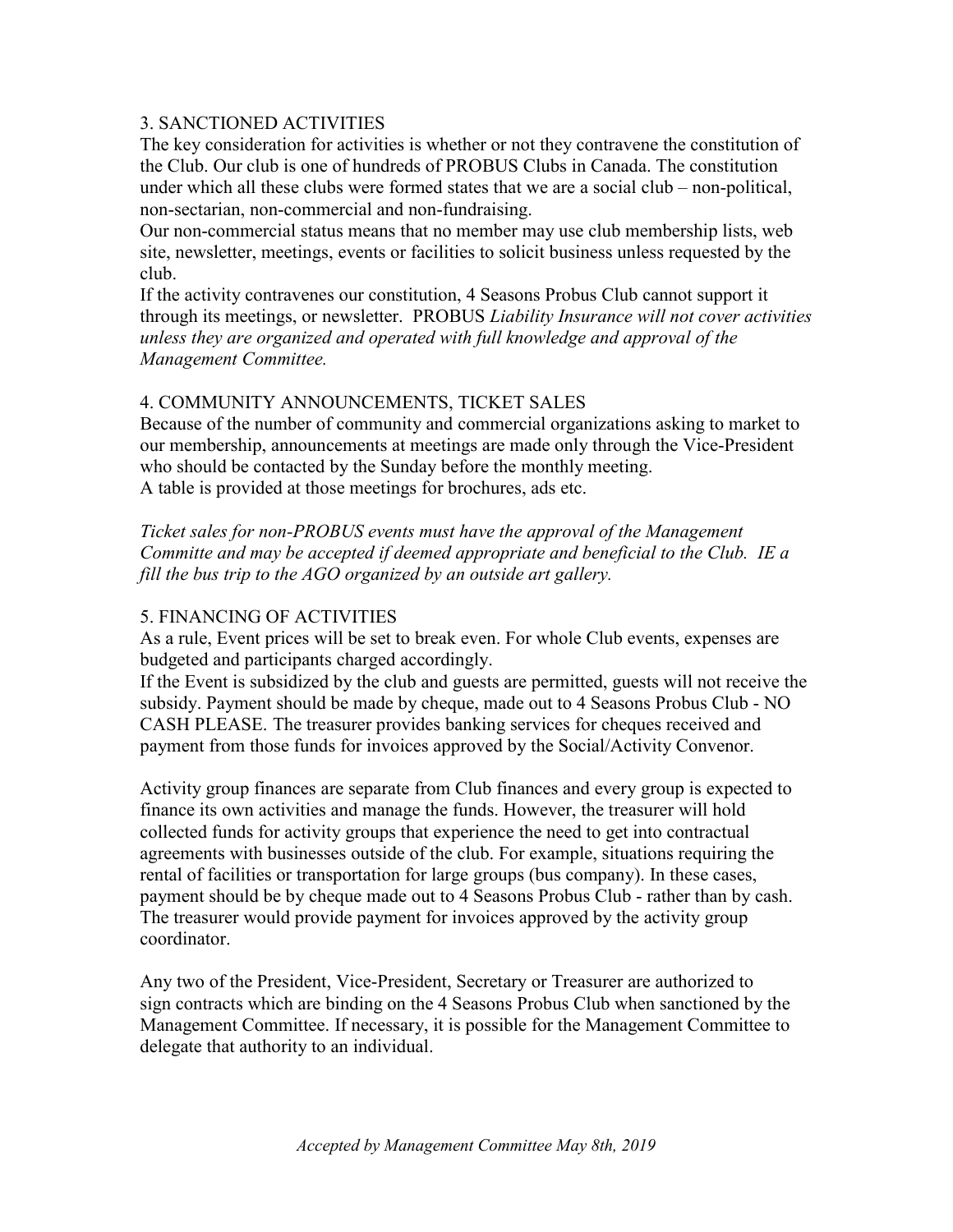# 6. ROLE OF SOCIAL EVENT AND ACTIVITY COORDINATORS

Event and Activity Coordinators will submit their proposal to the Conveners who will take it to the Management Committee for approval. Once approved, the Coordinators will advertise the event to club members, register participants and convey information such as time, place etc. to the participants.

Social Event Coordinators will collect the fee for their event and pass the funds over to the Treasurer. Just prior to the event, the Social Event Coordinator will request a payment, using the Social Committee template, and the Treasurer will issue a cheque to cover the cost.

Fees for Activity groups are usually minimal and can therefore be managed by the Coordinator. Where fees are higher, however, for things such as equipment or transportation, the Activity Coordinator may feel more comfortable working through the treasurer and is welcome to do so.

#### 7. REFUNDS

Members often pay in advance for activity group events or whole club events like the Picnic,

Christmas Party, Car Rally, theatre trips etc. If they later find they cannot attend, a refund may or may not be possible. Club policy is that if the organizer of the event has already made a financial commitment on the member's behalf, no refund or a partial refund may be given. It is up to the member to approach people on a waiting list (if one exists), or to privately sell their ticket to another member.

# 8. USE OF ASSETS

PROBUS is a non-profit organization and as such cannot build considerable assets. Membership fees cover a PROBUS Canada Liability Policy, badges and operating costs. Any surplus may be used for items or activities and events from which the entire membership may benefit if they so choose.

# 9. COMMUNICATION WITHIN THE CLUB

Membership list – This information is confidential, for use in connection with the activities of the club and is not to be disclosed to any other person or organization or used for any commercial, charitable or other purpose. Members may request that their addresses and phone numbers not be published in the list. The list will be available in a private members only, password protected section of the website.

Monthly meetings - Members may make Activity announcements at the monthly meeting. A table and bulletin board are provided for those wishing to set out information on club and community activities.